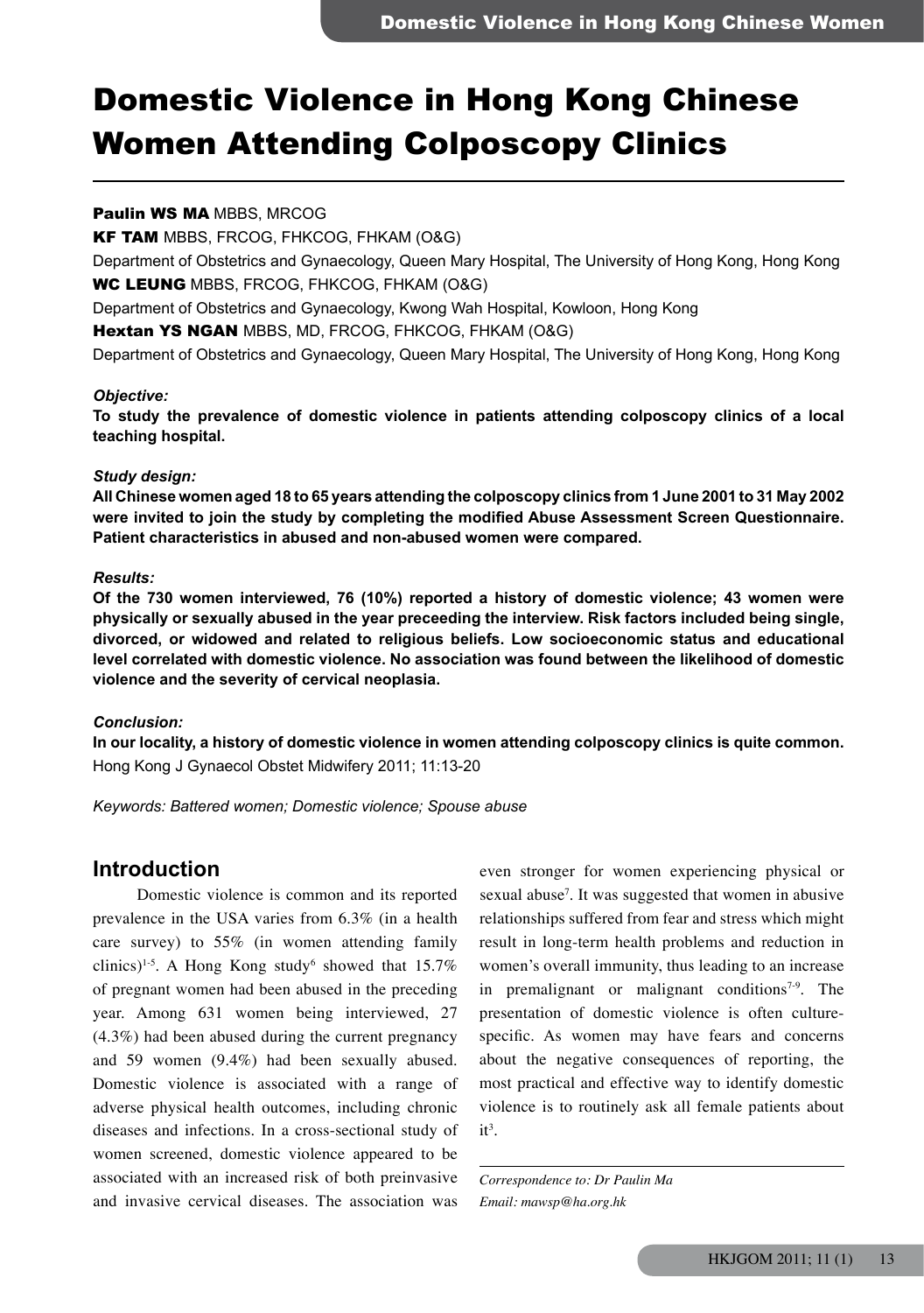This study was conducted to determine the prevalence of domestic violence in women attending colposcopy clinics and its associated risk factors.

## **Methods**

 Between 1 June 2001 and 31 May 2002, all Chinese women aged between 18 and 65 years attending the colposcopy clinics in the Department of Obstetrics and Gynaecology of the University of Hong Kong and able to read Chinese were invited to join the study. Written consent was obtained from the women before filling in the questionnaire and data collection. This study was approved by the institutional review board.

 Patients who agreed to participate in the study were asked to complete the modified Abuse Assessment Screen Questionnaire<sup>6</sup> (Appendix). This Chinese questionnaire has been used in our previous studies and was found to be a sensitive and reliable instrument for identifying domestic violence. The questionnaire was well accepted by our local population. Women who answered "yes" to question 1 were considered victims of domestic violence.



*Figure. Perpetrator of abuse*

 A research nurse recorded each participant's demographic factors, including age, marital status, duration of present marriage, educational level of the woman and their partner, occupation of woman and their partner, parity, religion, and the total family income.

 Statistical analysis was performed using the Statistical Package for the Social Sciences (Windows version 17.0; SPSS Inc, Chicago [IL], USA). Student's *t*-test and Chi-square test were used where appropriate (with p < 0.05 considered statistically significant). Patient characteristics in the abused group and the nonabused groups were compared.

## **Results**

 In all, 730 women were interviewed during their first visit to the colposcopy clinics, 76 (10%) of whom reported a history of domestic violence in the year preceding the interview; 21 (3%) had been physically abused and 22 (3%) had been sexually abused.

 As shown in the Figure, the husband was the major perpetrator in the majority of cases; 79% in the physically abused group and 82% in those who were sexually abused.

 Women subjected to domestic violence were likely to suffer from multiple episodes of abuse. The frequency of domestic violence is shown in Table 1. Characteristics of the abused versus the non-abused women are shown in Table 2, whose mean ages were 38 and 40 years, respectively.

 A history of domestic violence was significantly more likely in single, divorced, or widowed women  $(p = 0.044)$  and in those who had religious belief. Among the latter, 17 (22%) were Buddhists, 15 (20%) were Christians and 1 (1%) was Muslim ( $p = 0.021$ ). Further analysis showed that the nature of abuse also differed in different religious groups. While the Muslim reported suffering sexual abuse only; 33% and 40% of Christians reported being physically and sexually abused, respectively. More than half of the Buddhists reported being subjected to other forms of abuse (mental or verbal abuse). The results are shown in Table 3.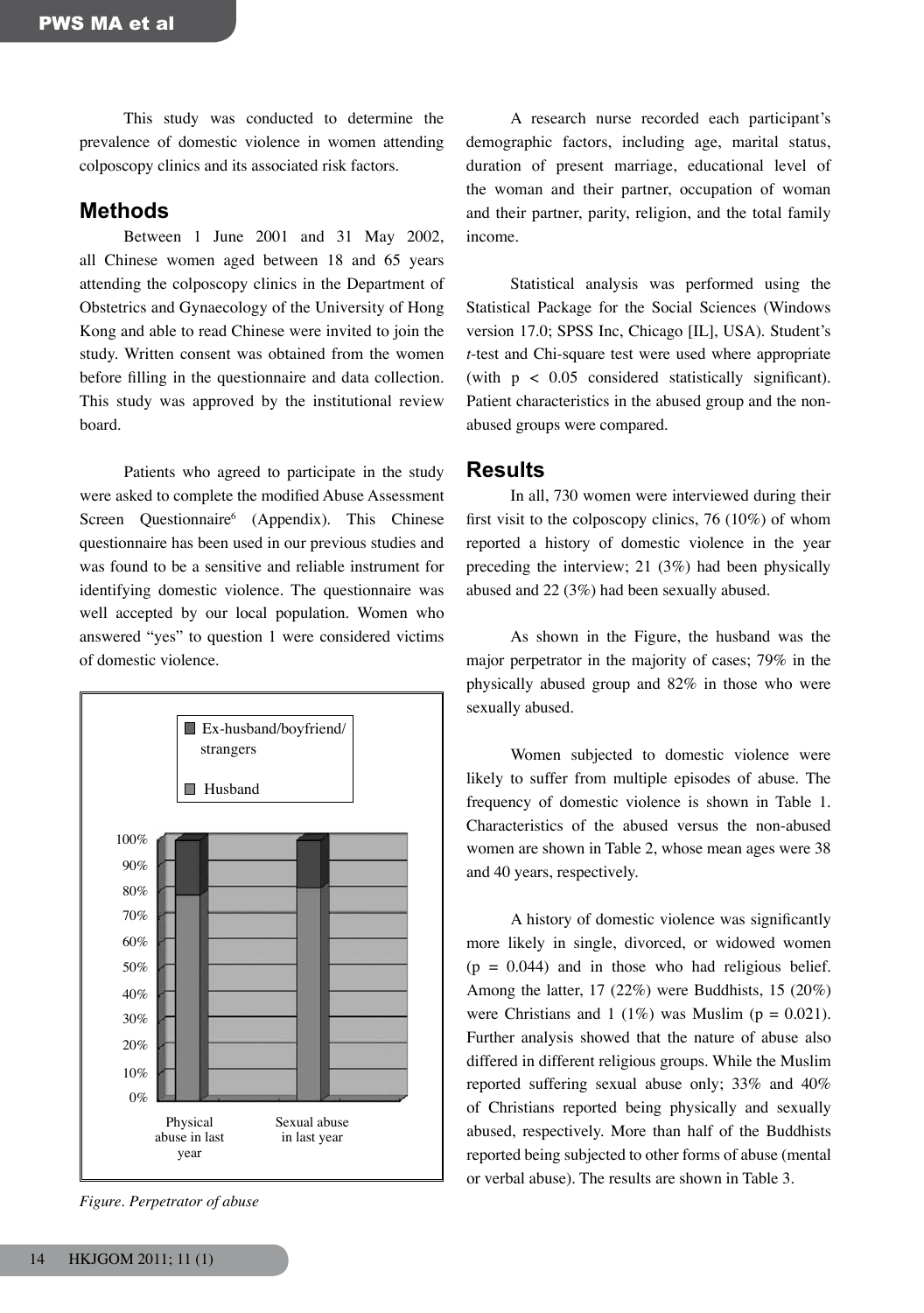| Frequency      | Physical abuse in | Sexual abuse in |
|----------------|-------------------|-----------------|
| of abuse       | the last year     | the last year   |
|                | $(n = 21)$        | $(n = 22)$      |
|                | 1(5%)             | 3(14%)          |
| $\overline{2}$ | $2(10\%)$         | 1(5%)           |
| $\overline{3}$ | $2(10\%)$         | 5(23%)          |
| 4              | 1(5%)             | $0(0\%)$        |
| 5              | 3(14%)            | 1(5%)           |
| >5             | 3(14%)            | 9(41%)          |
| Missing data   | 9(43%)            | 3(14%)          |

## **Table 1. Frequency of domestic violence**

 There was no difference between the abused and non-abused groups in terms of educational level, employment status, nature of their partner's occupation, and total family income. The data are shown in Tables 4 and 5.

The results of cervical biopsies in association with domestic violence are shown in Table 6. No particular association was found with respect to having a history of domestic violence and the severity of preinvasive and invasive cervical neoplasia.

## **Discussion**

 Domestic violence in the USA was reported with a frequency of 6.3% in a health care survey and 55% among women attending a family clinic<sup>1-5</sup>. The problem was found to cross racial and socioeconomic boundaries<sup>10</sup>. In our previous series, domestic violence was noted in  $15.7\%$  of pregnant women<sup>6</sup>, while in those attending a general gynaecology clinic seeking termination of pregnancy the rate was 27.3%, and among those having other gynaecological complaints it was  $8.2\%$ <sup>11</sup>. It was reported that domestic violence subjected victims to psychological health problems and a range of adverse physical health outcomes. A number of studies focused on the relationship between domestic violence and the risk of cervical neoplasia. A cross-sectional study showed an increased risk of both preinvasive and invasive cervical diseases in patients suffering from domestic violence<sup>7</sup>. This was explained by psychological stress that was linked to

| Demographic<br><b>Abused</b><br>Non-abused |              |             | <b>Incidence</b> of      | p Value |
|--------------------------------------------|--------------|-------------|--------------------------|---------|
|                                            | $(n = 76)$   | $(n = 654)$ | abuse $(\% )$            |         |
| Age (years)                                | $38 \pm 8.2$ | $40 \pm 9$  |                          | 0.479   |
| Marital status                             |              |             |                          |         |
| Married                                    | 51 (67%)     | 509 (78%)   | 9                        |         |
| Single / divorced / widowed                | 25 (33%)     | 145 (22%)   | 15                       | 0.044   |
| Duration of present marriage (months)      | $12(1-56)$   | $15(1-45)$  | $\overline{\phantom{a}}$ | 0.091   |
| Parity                                     |              |             |                          |         |
| $\theta$                                   | 13(17%)      | 173 (26%)   | 7                        | 0.094   |
| >1                                         | 63 (83%)     | 481 (74%)   | 12                       |         |
| <b>Educational level</b>                   |              |             |                          |         |
| Primary or below                           | 22 (29%)     | 157 (24%)   | 12                       |         |
| Secondary                                  | 47 (62%)     | 414 (63%)   | 10                       | 0.504   |
| Tertiary                                   | 7(9%)        | 83 (13%)    | 8                        |         |
| Employment                                 |              |             |                          |         |
| Yes                                        | 47 (62%)     | 419 (64%)   | 10                       | 0.707   |
| No                                         | 29 (38%)     | 235 (36%)   | 11                       |         |
| Religion                                   |              |             |                          |         |
| Yes                                        | 33 (43%)     | 175 (27%)   | 16                       | 0.003   |
| No                                         | 43 (57%)     | 479 (73%)   | 8                        |         |
| Religion                                   |              |             |                          |         |
| <b>Buddhism</b>                            | 17(22%)      | 95 (15%)    | 15                       | 0.021   |
| Christianity                               | $15(20\%)$   | 77(12%)     | 16                       |         |
| Muslim                                     | 1(1%)        | 3(1%)       | 25                       |         |

\* Data are shown as mean  $\pm$  standard deviation, median (range), or No. (%)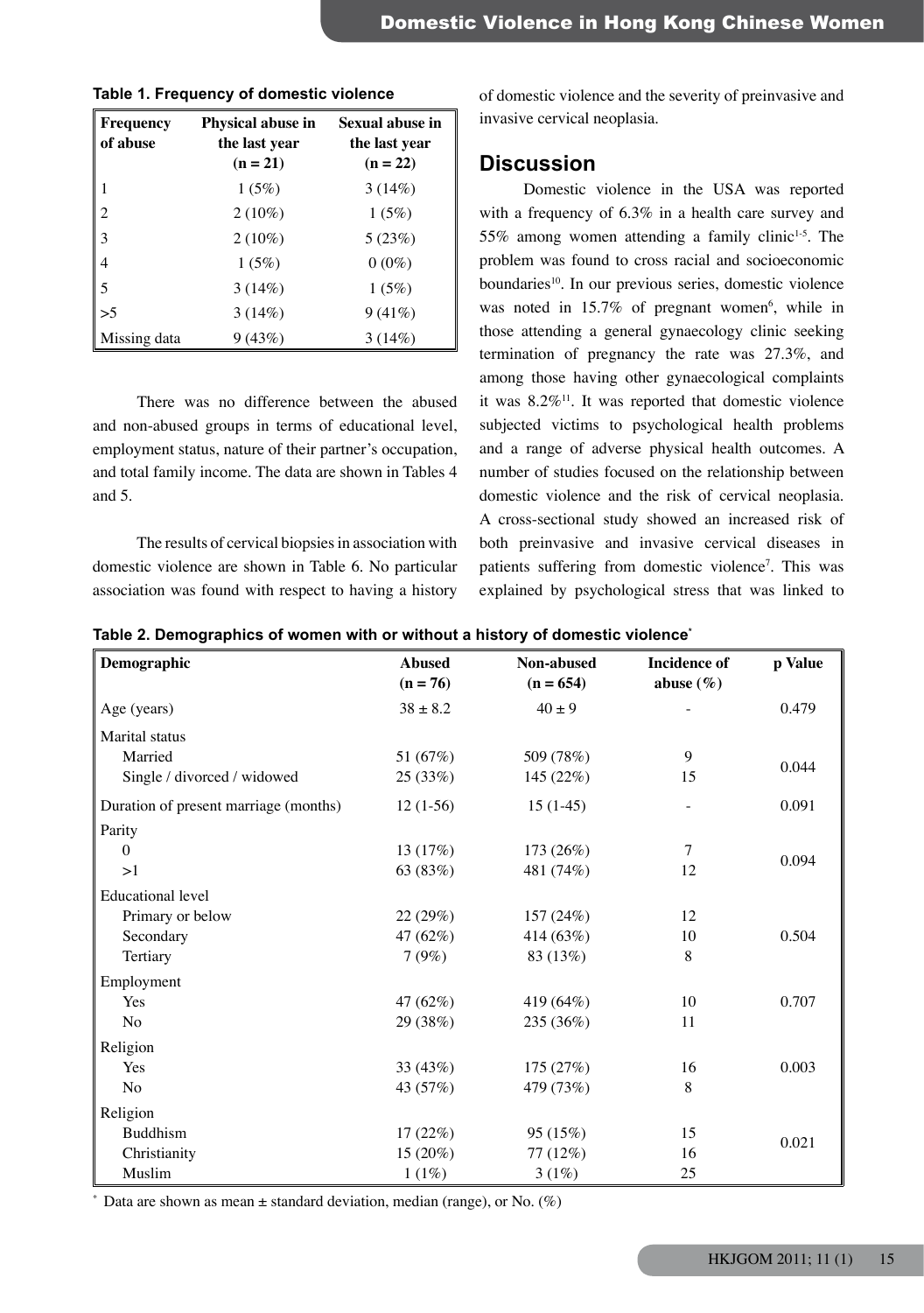immunosuppression. Data from a case-control study suggested that psychological stress might play a role in the development of squamous intraepithelial lesions $12$ . According to another proposition, domestic violence might lead to emotional and behavioural damage to a woman, leading to substance abuse, depression and low self-esteem. This in turn might lead to a high-risk sexual behaviour and sexually transmitted diseases including human immunodeficiency virus infection, both of which were believed to be risk factors of cervical neoplasia<sup>13</sup>.

| Table 3. Nature of abuse in victims with religions |
|----------------------------------------------------|
|----------------------------------------------------|

|                | <b>Buddhism</b><br>$(n = 17)$ | <b>Christianity</b><br>$(n = 15)$ | <b>Muslim</b><br>$(n = 1)$ |
|----------------|-------------------------------|-----------------------------------|----------------------------|
| Physical abuse | 4(24%)                        | 5(33%)                            | $0(0\%)$                   |
| Sexual abuse   | 3(18%)                        | $6(40\%)$                         | $1(100\%)$                 |
| Others         | 10(59%)                       | 4(27%)                            | $0(0\%)$                   |

In our study, 10 of the women attending colposcopy clinics reported being victims of domestic violence, which was compatible with figures reported worldwide. Patients attending colposcopy clinics were believed to have higher chance of preinvasive and invasive cervical neoplasia. In our series of 730 women, low-grade and high-grade cervical neoplasia, and carcinoma of cervix were found in 13.8%, 9.9% and 25.0%, respectively. When compared to the rate in patients having normal cervical biopsies (8.4%), a domestic violence history was somewhat more common among those with cervical neoplasia, although the difference did not attain statistical significance ( $p = 0.257$ ). The discrepancy in our result with the results in other studies could be due to the small sample size. Moreover, the development of cervical neoplasia is multifactorial, in which domestic violence may be only one of the contributing factors.

| Table 4. Educational level and occupational status of partners |  |  |
|----------------------------------------------------------------|--|--|
|----------------------------------------------------------------|--|--|

|                   | Abused ( $n = 62$ ) | Non-abused $(n = 600)$ | Incidence of abuse $(\% )$ | p Value |
|-------------------|---------------------|------------------------|----------------------------|---------|
| Educational level |                     |                        |                            |         |
| Primary or below  | $16(26\%)$          | $125(21%)^*$           | 11                         | 0.615   |
| Secondary         | $37(60\%)$          | 369 $(62\%)^*$         | Q                          |         |
| Tertiary          | 9(15%)              | 105 $(18\%)^*$         |                            |         |
| Employment        |                     |                        |                            |         |
| Yes               | 56 (90%)            | 534 (89%)              | 10                         |         |
| No                | $6(10\%)$           | 66 (11%)               | 8                          | 0.477   |

 $n = 599$ 

#### **Table 5. Total family income**

| Income (HK\$)                 | Abused $(n = 56)$ | Non-abused $(n = 514)$ | Incidence of abuse $(\% )$ | p Value |
|-------------------------------|-------------------|------------------------|----------------------------|---------|
| $5000$                        | 12(21%)           | 96(19%)                |                            | 0.871   |
| $5001 - 10,000$               | 19 (34%)          | 180 (35%)              | 10                         |         |
| $10,001 - 15,000$             | 14(25%)           | 115(22%)               | 11                         |         |
| $15,001 - 20,000$             | 2(4%)             | 46(9%)                 | 4                          |         |
| $\vert 20,001 - 25,000 \vert$ | 2(4%)             | 24(5%)                 | 8                          |         |
| $\vert 25,001 - 30,000 \vert$ | 2(4%)             | 16(3%)                 | 11                         |         |
| $\mid$ > 30,000               | 5(9%)             | 37(7%)                 | 12                         |         |

## **Table 6. Cervical biopsy results in abused and non-abused groups**

| <b>Severity of cervical biopsy</b> | Abused ( $n = 76$ ) | Non-abused $(n = 654)$ | Incidence of abuse $(\% )$ | p Value |
|------------------------------------|---------------------|------------------------|----------------------------|---------|
| No biopsy                          | 13 (17%)            | 84 (13\%)              | 13                         | 0.257   |
| $CINI^*$                           | 13(17%)             | 81 (12%)               | 14                         |         |
| CIN II/ III                        | $23(30\%)$          | 210(32%)               | 10                         |         |
| Carcinoma of cervix                | 2(3%)               | 6(1%)                  | 25                         |         |
| Normal                             | 25(33%)             | 273 (42%)              | 8                          |         |

\* CIN denotes cervical intraepithelial neoplasia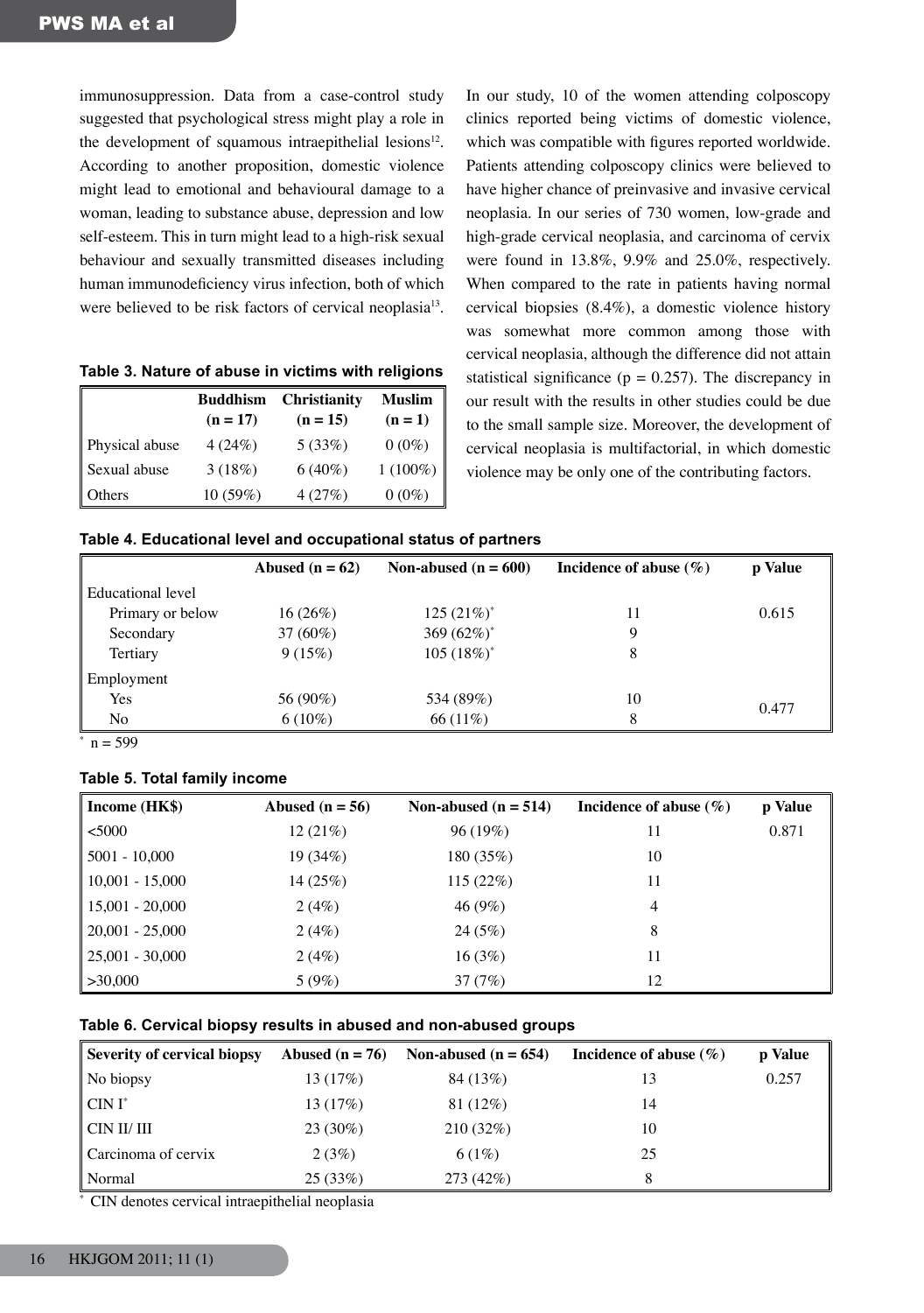Risk factors for domestic violence have been identified in various studies. These included being an unmarried or divorced woman, multiparity, low socioeconomic class, and partners being uneducated or unemployed. Among all the known risk factors, in this study unmarried and divorced status were found to be statistically significant. This could be explained by poor social support in this group of patients, thus prevents breaking out of their vicious cycle of domestic violence.

 Domestic violence was also appears to differ in different religious groups. To our surprise, those having religious beliefs encountered more domestic violence. We found abuse occurred in 16% of those with religious belief, and only 8% for those without such beliefs. Among the religions we noted, among those with a history of domestic violence there were 22%, 20% and 1% of Buddhists, Christians, and Muslims, respectively  $(p = 0.021)$ .

 It was believed that people with religious beliefs might have more respect for the dignity of human nature and human relationships and thus minimise breaches in human relationships. While this may be true, difference in what might be perceived as 'violent acts' might explain our study results in persons with religious beliefs. They might expect more idealised behaviour from their partners, and have a lower threshold for labelling an act as domestic violence, especially as our study was based on a self-reporting questionnaire. In our series, verbal abuse leading to psychological stress may be regarded as abuse other than physical or sexual. Among all religions, Buddhism was associated with the highest reported rate of this form of abuse. This reflects Buddhist expectations on getting along with other people during daily living. In this religion, being greedy, telling lies, and hatred are all considered to be violations, thus anyone who expresses these ideas in acts of speech may be considered less than ideal. Thus, Buddhists coming across such verbal abuse may feel that they were being abused psychologically.

 Relationship between sexual rights, violence, and gender roles in a religious context have been studied worldwide<sup>14-16</sup>, and might shed some light on the reasons why people having various religious beliefs report differing rates of domestic violence. In Buddhism, women were considered subservient to men and temptresses who hindered a man's rise above the worldly

urges<sup>15</sup>. The lower status of women might subject them to more violence. Among Christians and Muslims, though their beliefs differ, the status of women were similar and much the same as for men. However with the passage of time and despite basic teachings of tolerance, and respect from religions, Muslims absorbed much from local cultures, especially from India. These appeared to support female inferiority, resulting in family violence tolerated as a male right to control those who were dependent<sup>13</sup>. This was shown in a study carried out in Tunisia, in which more than 70% of women interviewed considered wife abuse as acceptable<sup>17</sup>.

 Arguably, findings from Tunisia and other Arab countries do not apply to our locality. However, Chinese culture was much influenced by the Confucianism, which is a doctrine full of gender prejudices. These advocated the proposition that men were superior to women. The ideal society was a patriarchy, in which women had no rights and should obey their father before marriage, their husbands after marriage, and their sons when they get old $14$ .

 This suggested that people in both regions shared the same patriarchal ideologies. Thus, acceptance of domestic violence cannot be attributed solely to religion but also to patriarchal ideologies. Very often, religion is used to rationalise and give authority to certain forms of human behaviour<sup>16</sup>, though it might deviate from religious tennets.

 According to our data, domestic violence was more common in patients with multiparity and husbands/partners of lower educational level, though this difference did not reach statistical significance. Higher parity may act as a risk factor as the pressure of supporting a large family could lead to more emotional disturbance and domestic violence. As with other studies, lower educational level was one of the risk factors; in our study the small sample size might explain why the difference in rates did not reach statistical significance.

 Regarding limitations to our study, firstly, our participants were interviewed at the colposcopy clinic by our research nurse. The number of those who refused to answer the questionnaire was not recorded. This could be important in women suffering from domestic violence but too afraid to disclose such information.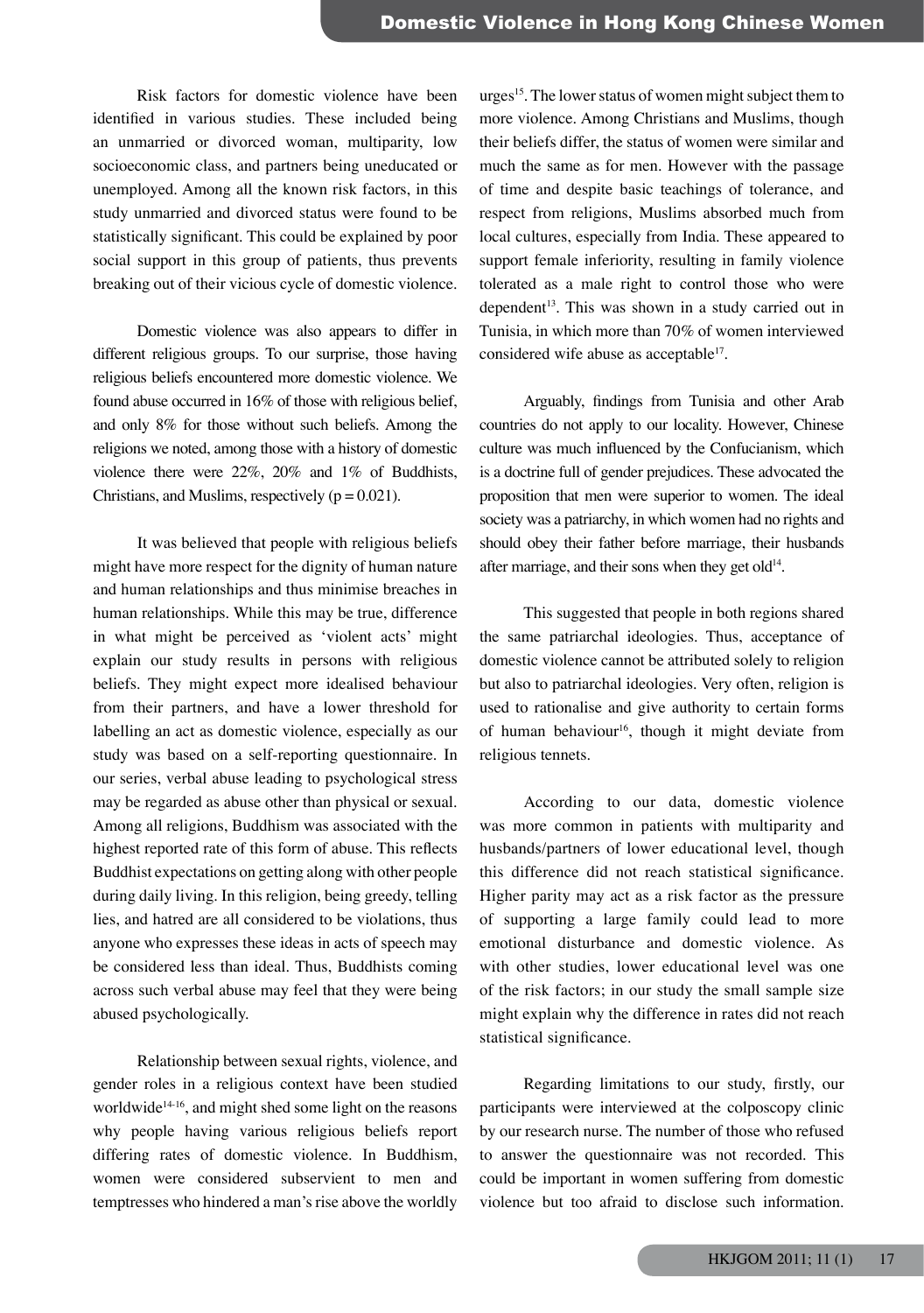Secondly, some of the data about the women's partners were missing, which might affect the final data analysis. Moreover, we did not address the presenting gynaecological symptoms in patients associated with physical and sexual violence. This could be important, as it can also be used as a clinical screening tool by gynaecologists or family physicians in order to locate the high-risk subjects $18$ .

 Nevertheless, to the best of our knowledge, this is the first study reporting the point prevalence of domestic violence in Chinese patients attending colposcopy clinics. In view of its possible serious implications, a larger-scale study is worth conducted to examine the impact of domestic violence in this group of women with a view to substantiating the possible need for screening and intervention.

## **References**

- 1. Coker AL, Smith PH, McKeown RE, King MJ. Frequency and correlates of intimate partner violence by type: physical, sexual, and psychological battering. *Am J Public Health* 2000; 90:553-9.
- 2. Coker AL, Pope BO, Smith PH, Sanderson M, Hussey JR. Assessment of clinical partner violence screening tools. *J Am Med Womens Assoc* 2001; 56:19-53.
- 3. Elliott BA, Johnson MM. Domestic violence in a primary care setting. Patterns and prevalence. *Arch Fam Med* 1995; 4:113-9.
- 4. Jewkes R. Violence against women: an emerging health problem. *Int Clin Psychopharmacol* 2000; 15 Suppl 3:S37-45.
- 5. Hathaway JE, Mucci LA, Silverman JG, Brooks DR, Mathews R, Pavlos CA. Health status and health care use of Massachusetts women reporting partner abuse. *Am J Prev Med* 2000; 19:302-7.
- 6. Leung WC, Leung TW, Lam YY, Ho PC. The prevalence of domestic violence against pregnant women in a Chinese community. *Int J Gynaecol Obstet* 1999; 66:23-30.
- 7. Coker AL, Sanderson M, Fadden MK, Pirisi L. Intimate partner violence and cervical neoplasia. *J Womens Health Gend Based Med* 2000; 9:1015-23.
- 8. Campbell J, Jones AS, Dienemann J, et al. Intimate partner violence and physical health consequences. *Arch Intern Med* 2002; 162:1157-63.
- 9. Sutherland CA, Bybee DI, Sullivan CM. Beyond bruises and broken bones: the joint effects of stress and injuries on battered women's health. *Am J Community Psychol*

2002; 30:609-36.

- 10. Modesitt SC, Gambrell AC, Cottrill HM, et al. Adverse impact of a history of violence for women with breast, cervical, endometrial, or ovarian cancer. *Obstet Gynecol* 2006; 107:1330-6.
- 11. Leung TW, Leung WC, Chan PL, Ho PC. A comparison of the prevalence of domestic violence between patients seeking termination of pregnancy and other general gynecology patients. *Int J Gynaecol Obstet* 2002; 77:47-54.
- 12. Coker AL, Bond S, Madeleine MM, Luchok K, Pirisi L. Psychosocial stress and cervical neoplasia risk. *Psychosom Med* 2003; 65:644-51.
- 13. Heise L, Ellsberg M, Gottmoeller M. A global overview of gender-based violence. *Int J Gynaecol Obstet* 2002; 78 Suppl 1:S5-14.
- 14. Zaidi S, Ramarajan A, Qiu R, et al. Sexual rights and gender roles in a religious context. *Int J Gynaecol Obstet* 2009; 106:151-5.
- 15. Niaz U. Violence against women in South Asian countries. *Arch Womens Ment Health* 2003; 6:173-84.
- 16. Douki S, Nacef F, Belhadj A, et al. Violence against women in Arab and Islamic countries. *Arch Womens Ment Health* 2003; 6:165-71.
- 17. Vallin J, Locoh TH. La violence conjugale. *Union Nationale des Femmes de Tunisie* 2001.
- 18. Mark H, Bitzker K, Klapp KP, Rauchfuss M. Gynaecological symptoms associated with physical and sexual violence. *J Psychosom Obstet Gynaecol* 2008; 29:164-72.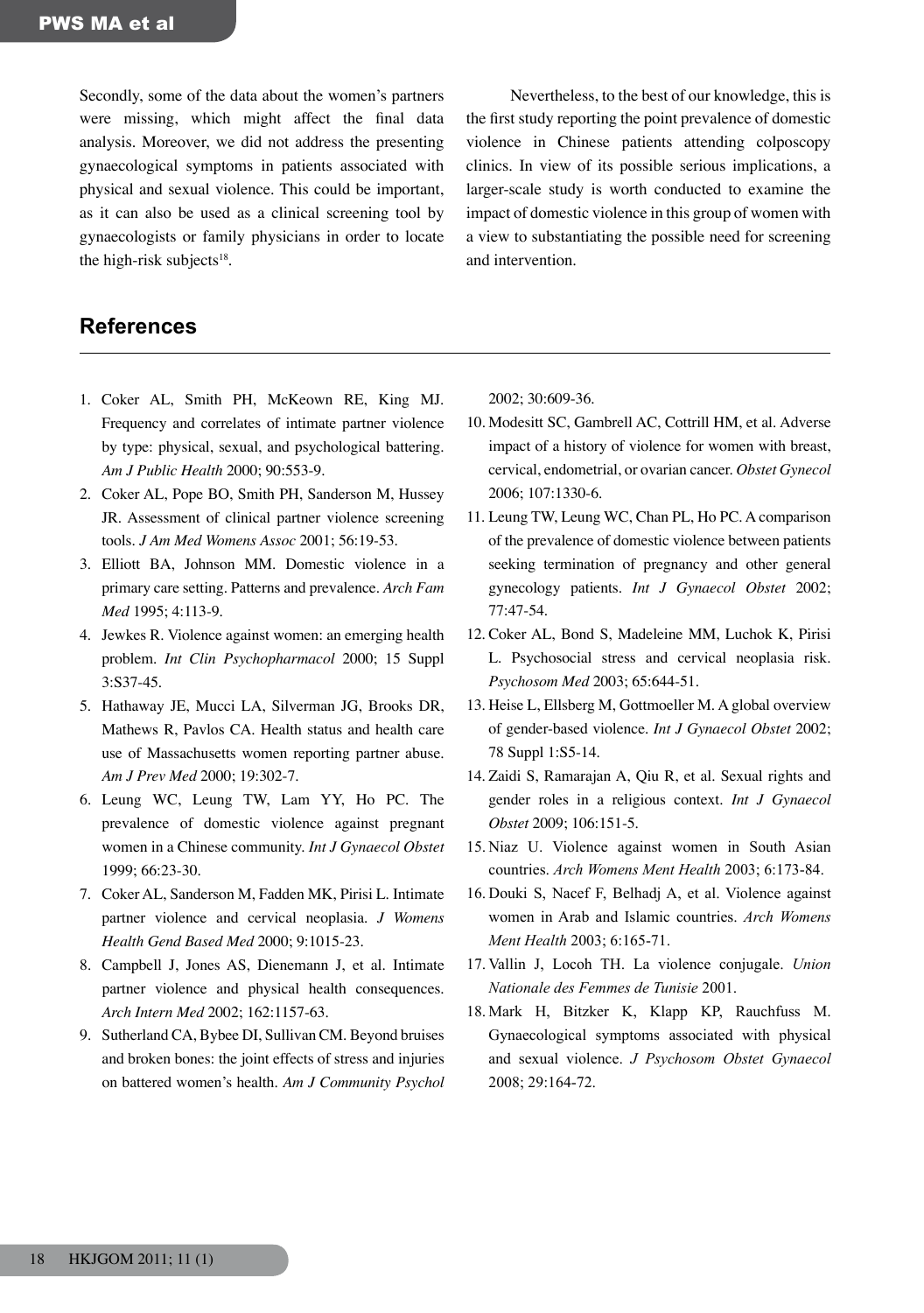## **Appendix. Abuse Assessment Screen Questionnaire**

| 1. | Have you ever been emotionally or physically abused by your partner or someone important to you?<br>$(1)$ Yes<br>$(0)$ No                                                                                                           |
|----|-------------------------------------------------------------------------------------------------------------------------------------------------------------------------------------------------------------------------------------|
| 2. | Within the last year, have you been hit, slapped, kicked or otherwise physically hurt by someone?<br>$(1)$ Yes<br>$(0)$ No<br>If yes, by whom?<br>(1) Husband<br>(2) Ex-husband<br>(3) Boyfriend<br>(4) Stranger<br>No. of times () |
| 3. | Within the past year, has anyone forced you to have sexual activities?<br>$(1)$ Yes<br>$(0)$ No<br>If yes, by whom?<br>(1) Husband<br>(2) Ex-husband<br>(3) Boyfriend<br>(4) Stranger<br>No. of times ()                            |
| 4. | Are you afraid of your partner or anyone you listed above?<br>$(1)$ Yes<br>$(0)$ No                                                                                                                                                 |
| 5. | Do you want us to reveal this information to: (for those answered yes to questions $1/2/3$ )<br>(a) The gynaecologists looking after you<br>$(1)$ Yes $(0)$ No<br>(b) The medical social worker<br>$(1)$ Yes $(0)$ No               |